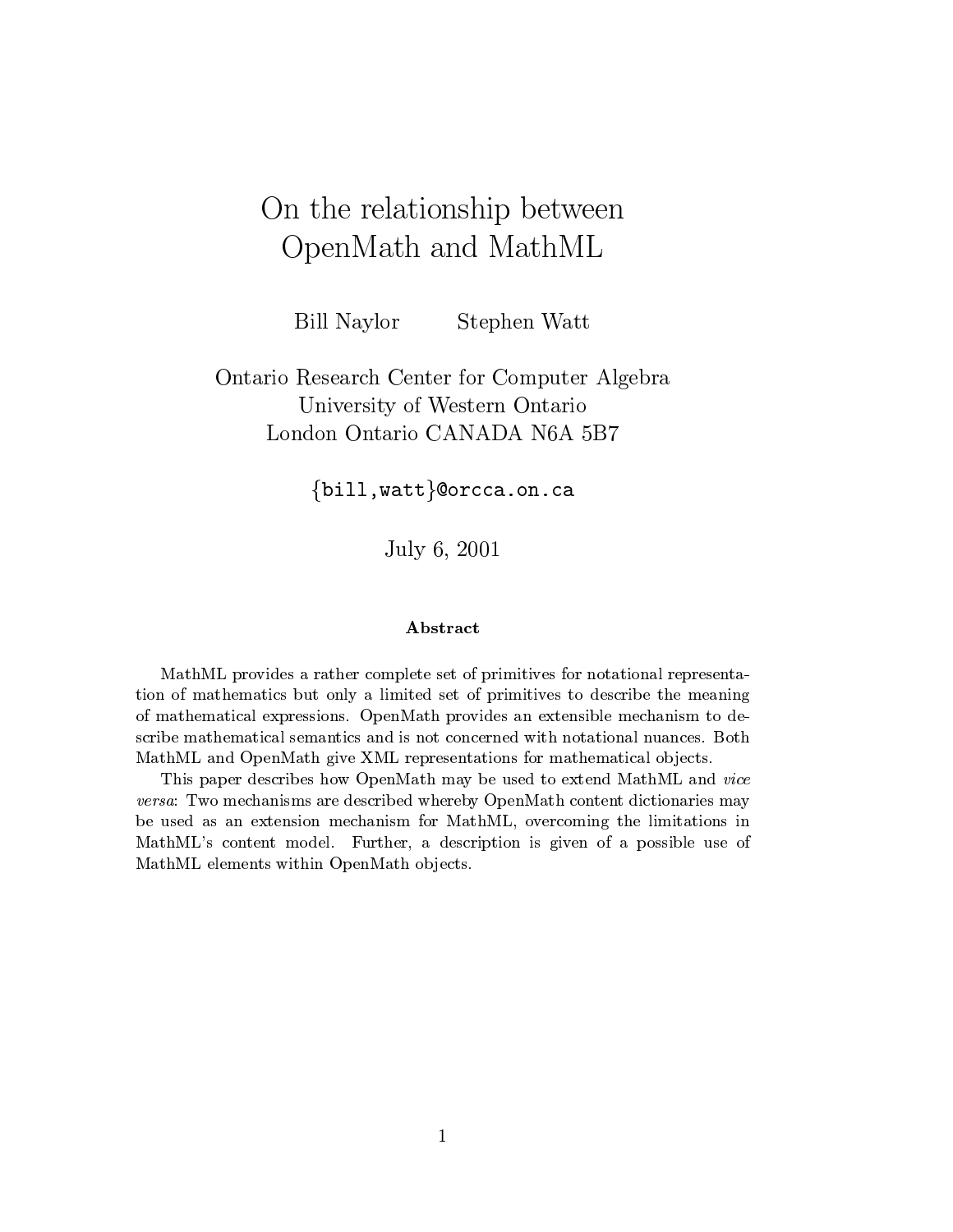# 1 Introduction

MathML [1] is an emerging standard from the World Wide Web Consortium, W3C [2]. Two of its main design goals are:

- 1) to provide a means of representing "publication quality" layout (*presentation MathML*) of mathematics on the internet,
- 2) to provide a means of representing the semantic meaning of mathematics (content  $MathML$ , again with a major concern that this should be transferable between applications on asingle computer or over a network.

MathML is an XML application, and as such MathML data may readily be converted into other document styles using XSLT [4] style sheets. It has been designed primarily with the aim of representing mathematics to the level of  $K-12$ . Since mathematical notation consist of a small number of relative positioning primitives, it is fairly well covered by MathML. Problems arise, however, in the representation of the meaning of general mathematical ob jects. One of the limitations with MathML as it stands is that the meaning of an element resides in the name of the tag. Therefore, to represent mathematical concepts not pre-defined in MathML it is necessary to refer to some external definitions.

A resource which may be able to provide a *definition server* may exist in the form of OpenMath [5] Content Dictionaries. OpenMath is an XML application whose primary goal is to serve as a communication medium for the semantics of mathematical ob jects. One of its primary concerns is that it should be extensible, as it is a huge task to represent the objects of all of known mathematics, and indeed we may need to represent mathematics which is not yet defined! Extensibility is provided via content dictionaries which are XML repositories of mathematical information.

The OpenMath concept can provide a definition resource which may be used for extending MathML, whilst XSLT style-sheets enable a simple way of performing a translation between a document which contains new elements and a document which contains the required semantic elements containing pointers to Symbols in OpenMath Content Dictionaries [10]. In this paper we describe how this translation takes place and give an example of an original document together with the transformed document and thecontent dictionary it points to.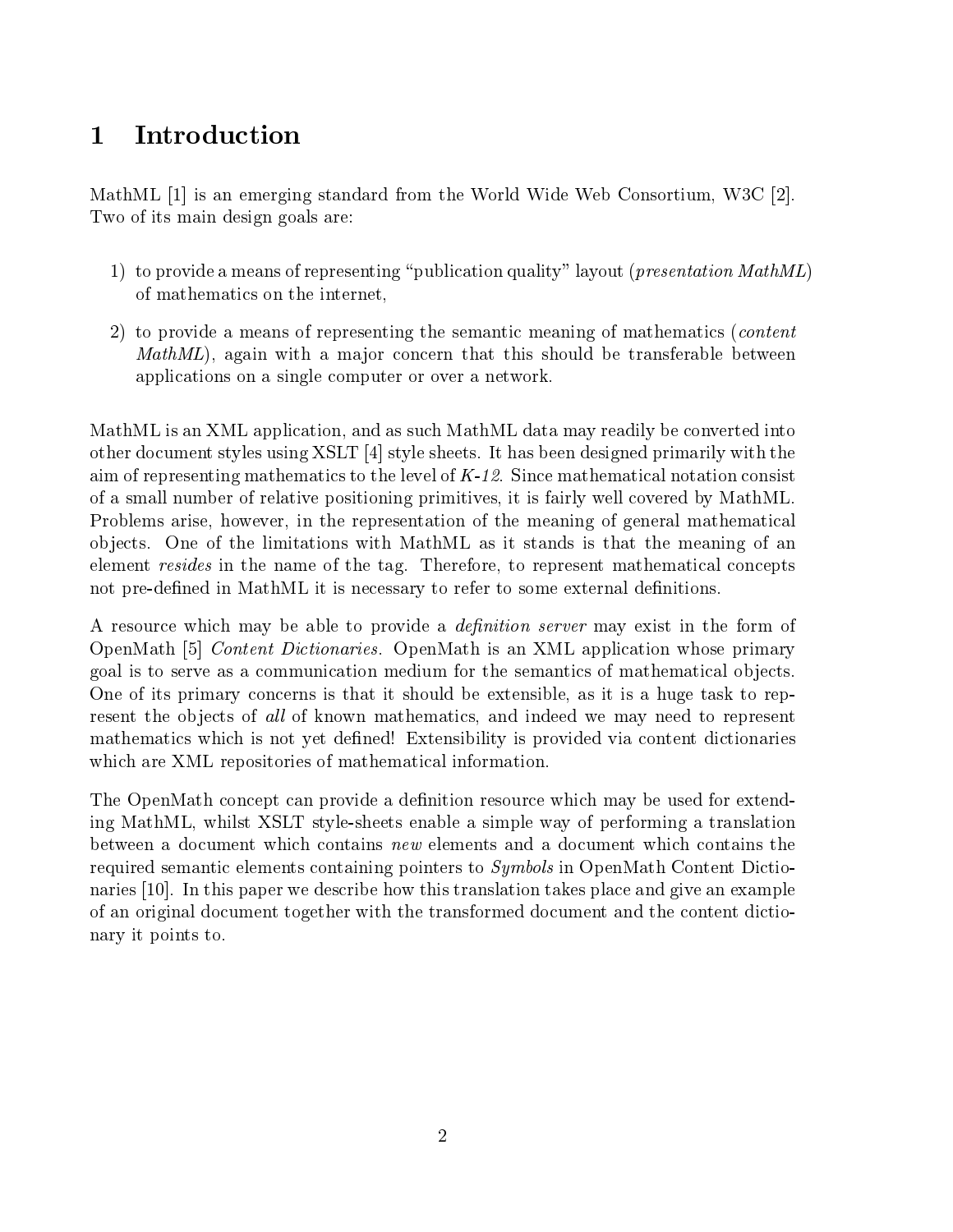### $\overline{2}$ Using OpenMath to extend MathML

### 2.1 The technology available

The need to refer to externally defined concepts was anticipated by the authors of the MathML specication, and it was designed so that these mechanisms would be compatible with OpenMath. There are two seperate ways in which such an external source of mathematical knowledge may be accessed from within a MathML document, these are: via semantics elements and using the definitionURL attribute.

A "semantics" element has a number of children. The first child is the element which is having semantic information attached to it. The second and subsequent children must be either annotation-xml or annotation elements. In the first case it contains XML data which specifies the semantics of the first child, for example a section of OpenMath. In the second case it may be non-XML data for example a Maple command.

Example The MathML segment below attaches the meaning of the BesselJ symbol from the specialFunctions content dictionary to the element  $\langle$ ci>J $\langle$ ci>.

```
<semantics>
    \langleci>J</ci>
    <ci>J</ci>
    <annotation-xml encoding="OpenMath">
        <OMS cd="specialFunctions" name="BesselJ"
                   xmlns="http://www.openmath.org/OpenMath"/>
    \overline{a} , and \overline{a} and \overline{a} and \overline{a} and \overline{a} and \overline{a} and \overline{a} and \overline{a} and \overline{a} and \overline{a} and \overline{a} and \overline{a} and \overline{a} and \overline{a} and \overline{a} and \overline{a} and \overline{a} an
\langle/semantics>
\sim semantics \sim semantics \sim semantics \sim
```
A "definition URL" attribute may be used with the elements csymbol, declare, semantics and any operator element. We may set the definition URL to point at a symbol in an OpenMath content dictionary using the element csymbol, in the following way:

If the new symbol we wish to define is denoted by  $\langle \text{mi}\rangle$  new  $\langle \text{mi}\rangle$  and the OpenMath symbol is defined at the URL http://www.openmath.org/cdName#newSymbol then we could use the following XML fragment:

```
<csymbol encoding="OpenMath"
         definitionURL="http://www.openmath.org/cdName#newSymbol">
 <mi>new</mi>
</csymbol>
```
Example The MathML element below could usefully be taken to have the same meaning as the BesselJ symbol in the specialFunctions content dictionary.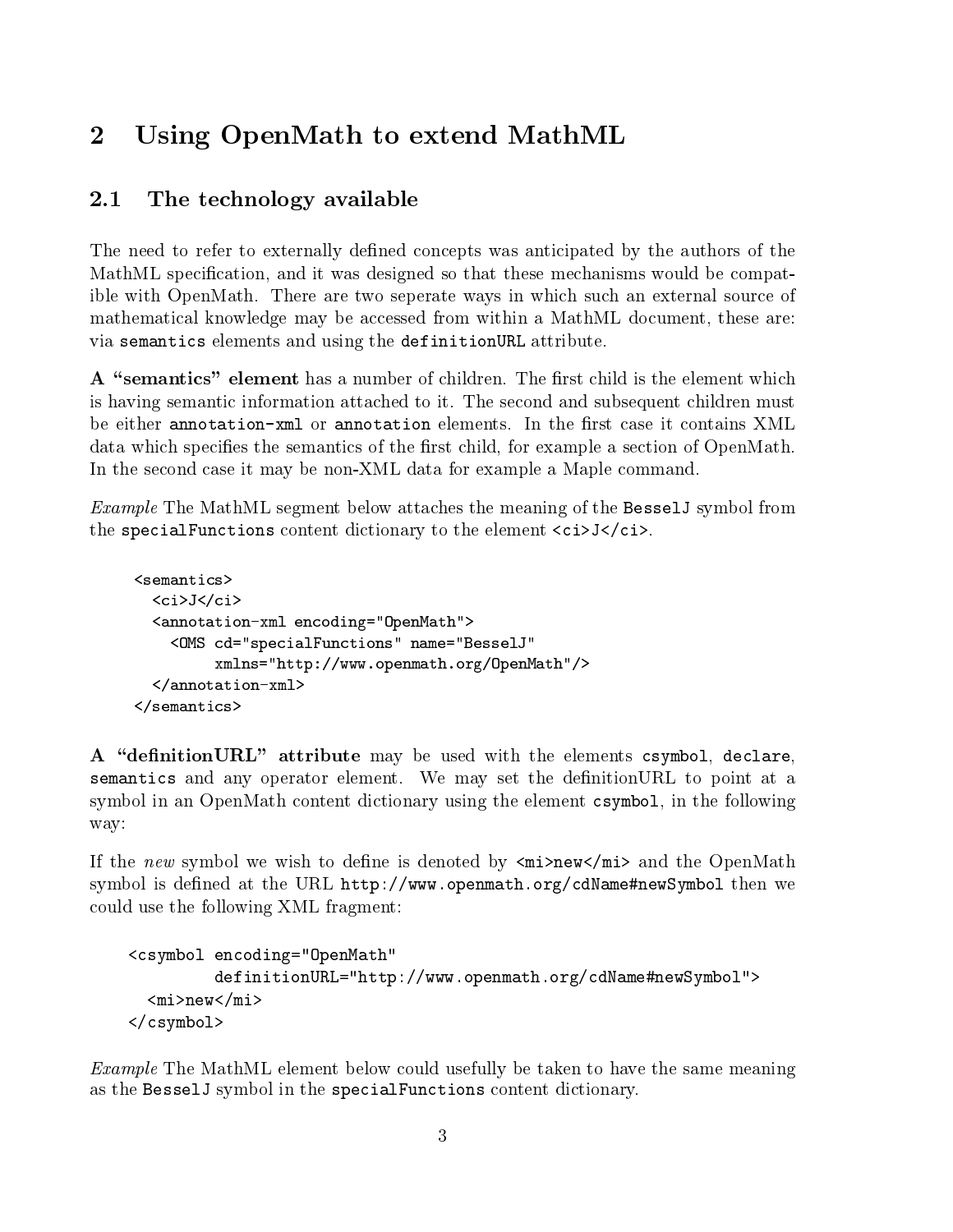```
<csymbol encoding="OpenMath"
        definitionURL="http://www.openmath.org/specialFunctions#BesselJ">
 <mi>J</mi>
</csymbol>
```
An OpenMath Content Dictionary specifies meanings for a collection of names, such as the Bessel function J of the examples above. In an OpenMath fragment, each symbol appearing indicates both the name of the symbol and the content dictionary in which it occurs. That is, in order to specify an OpenMath symbol (this will be represented by an OMS element, with attributes set as follows) with name symbol\_name from a content dictionary called cd\_name, one could use the XML fragment:

```
<OMS name="symbol_name" cd="cd_name"/>
```
In the most common use of a symbol (to represent the application of a function to a number of arguments) this would be enclosed in an **OMA** element (standing for *OpenMath*  $Application$ , and the following children would be its arguments in a specified order. We use this to provide either an appropriate OpenMath XML fragment for a semantics

### 3 Using semantics elements

Given a document containing some new symbol, we may apply an XSLT style-sheet to that document to give a document which has equivalent but now semantically meaningful semantics elements. The semantics elements could have an annotation part which referenced asymbolin an OpenMath content dictionary thus endowing the element with semantic meaning.

In the following example we replace a new element by the element  $\leq m$ : semantics>, as was done in [9]. Assuming that the required content dictionary (see Appendix [6]) were available this element would be semantically meaningful.

Example Suppose we were to be given the following section of extended MathML, which contains the element  $\langle x, m : B \in SL(1) \rangle$ , undefined in the standard MathML:

(we assume that m is the MathML namespace [7], xsl is the namespace for the XSLT elements, xm is a namespace which contains the names of the new elements and om is the namespace containing the names of the OpenMath elements).

```
<m:apply>
 <xm:BesselJ/><m:cn>1</m:cn><m:cn type="rational">1<m:sep/>2</m:cn>
</m:apply>
```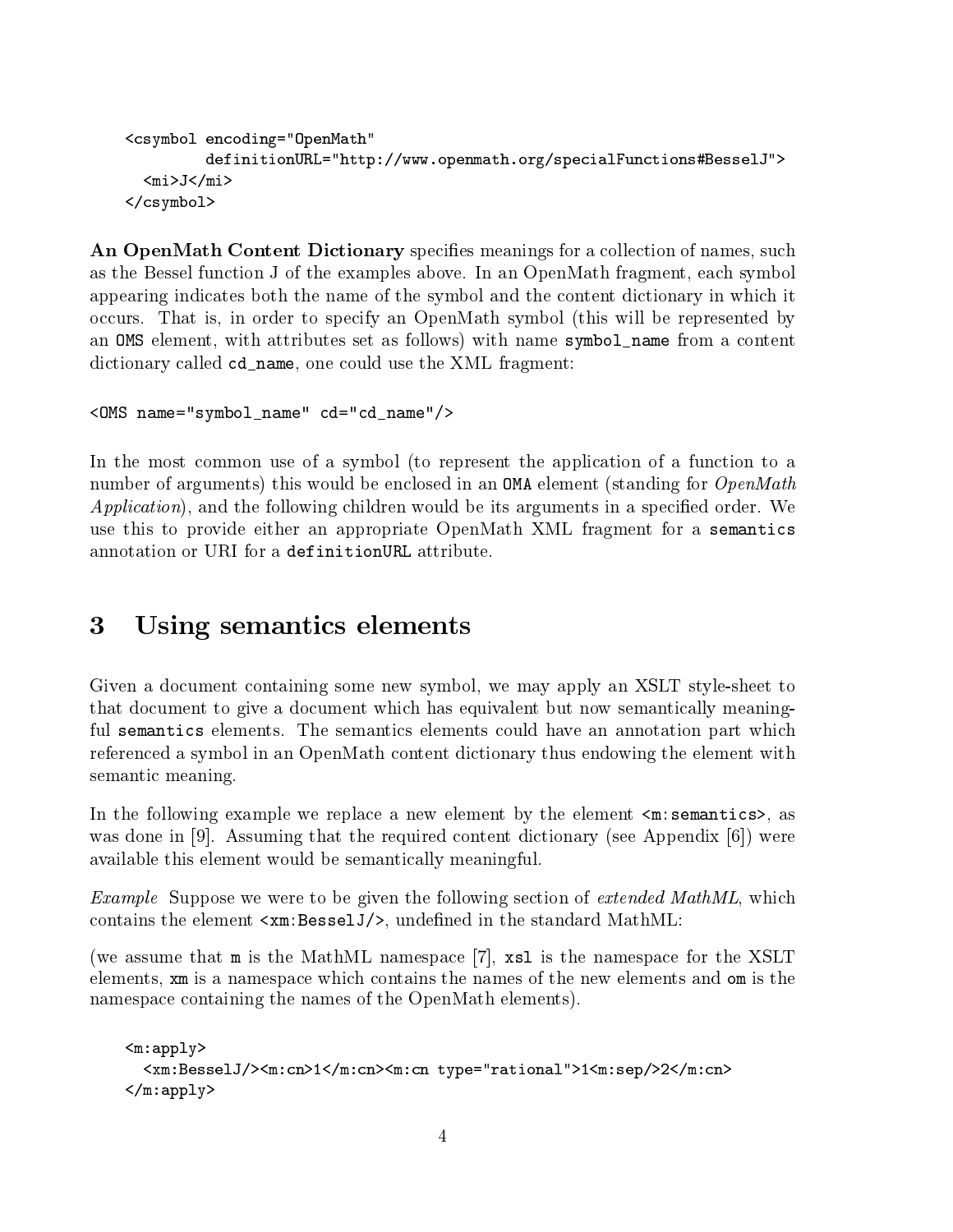If we apply an XSLT style sheet containing the following rule, then we shall replace all applications of <xm:BesselJ/> with appropriate <m:semantics> markup.

```
<xsl:template match="m:apply[m:BesselJ]">
<sub>m</sub>:apply></sub>
 <sub>m</sub>:semantics</sub>
    <m:ci><m:mo>J</m:mo></m:ci>
    <m:annotation-xml encoding="OpenMath">
      <om:OMS cd="specialFunctions" name="BesselJ"/>
    </m:annotation-xml>
 \langle m:semantics>
  <xsl:apply-templates select="*[2]"/>
  <xsl:apply-templates select="*[3]"/>
</m:apply>
</xsl:template>}
```
These "templates" are effectively re-write rules which transform the input and, on application, may activate further re-write rules.

Assuming that there were templates available which copied through (verbatim)  $\leq m$ : cn> elements, then this would transform the preceding extended MathML into the semantically meaningful element (assuming that the required content dictionary see Appendix [6] was available):

```
<m:apply>
  <sub>m</sub>:semantics<sub>></sub></sub>
     <m:ci><m:mo>J</m:mo></m:ci>
     <m:annotation-xml encoding="OpenMath">
       <om:OMS cd="specialFunctions" name="BesselJ"/>
     </m:annotation-xml>
  \mathcal{L} and \mathcal{L} is a semigroup of \mathcal{L} . The set of \mathcal{L}<m:cn>1</m:cn><m:cn type="rational">1<m:sep/>2</m:cn>
</m:apply>
```
We may have intended different behavior, for example, that the presentation information should render as  $J_1(\frac{1}{2})$ . This is possible, and only requires that an alternative style-sheet is given, in this case:

```
<xsl:template match="m:apply[m:BesselJ]">
<sub>m</sub>:apply></sub>
  <sub>m</sub>:semantics</sub>
       <m:msub><m:mi>J</m:mi><xsl:apply-templates select="*[2]"/></m:msub>
       <m:mfenced>
         <xsl:apply-templates select="*[3]"/>
```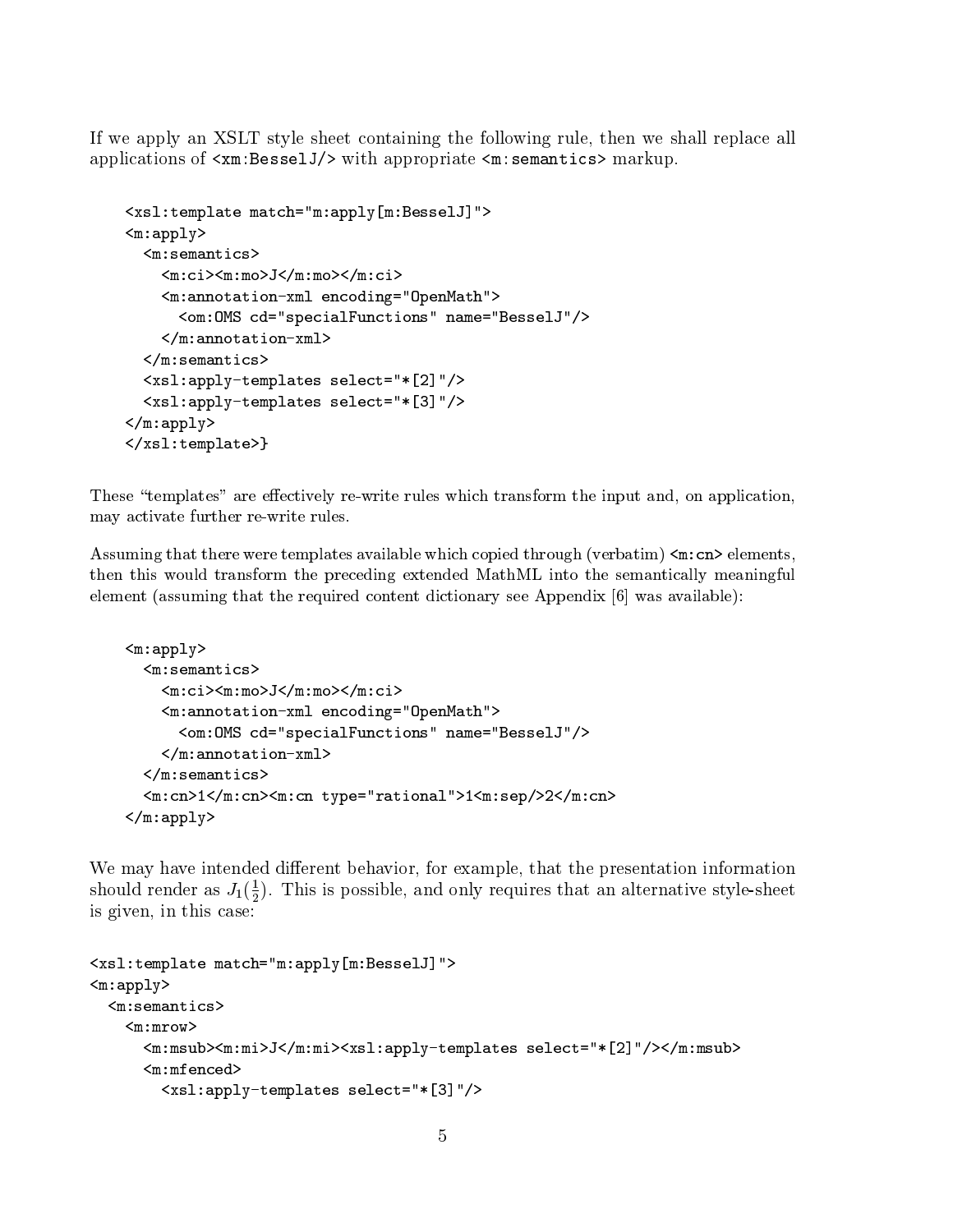```
\langle m: m \in \mathbb{R} \rangle\overline{m} . The mass of \overline{m} and \overline{m} and \overline{m} and \overline{m} and \overline{m} and \overline{m} and \overline{m} and \overline{m} and \overline{m} and \overline{m} and \overline{m} and \overline{m} and \overline{m} and \overline{m} and \overline{m} and \over\langle/m:mrow\rangle\mathbf{m} and \mathbf{m} and \mathbf{m} and \mathbf{m} and \mathbf{m} and \mathbf{m} and \mathbf{m} and \mathbf{m} and \mathbf{m} and \mathbf{m} and \mathbf{m} and \mathbf{m} and \mathbf{m} and \mathbf{m} and \mathbf{m} and \mathbf{m} and \mathbf{m} and 
           <m:annotation-xml encoding="OpenMath">
                 <om:OMS cd="specialFunctions" name="BesselJ"/>
           </m:annotation-xml>
     \langle m:semantics>
     <xsl:apply-templates select="*[2]"/>
     <xsl:apply-templates select="*[3]"/>
</m:apply>
</xsl:template>
```
### $\overline{4}$ Using definition URL attributes

We continue with the example of the previous section:

```
<sub>m</sub>:apply></sub>
  <xm:BesselJ/><m:cn>1</m:cn><m:cn type="rational">1<m:sep/>2</m:cn>
</m:apply>
```
We add semantics using the definitionURL attribute in the manner discussed earlier. Valid semantically meaningful code for this example using this technique is:

```
<sub>m</sub>:apply></sub>
  <m:csymbol definitionURL="http://www.openmath.org/specialFunctions#BesselJ"/>
  <m:cn>1</m:cn><m:cn type="rational">1<m:sep/>2</m:cn>
\langle m:app1y\rangle
```
We could achieve this using the following style sheet:

```
<xsl:template match="m:apply[m:BesselJ]">
 <m:csymbol definitionURL="http://www.openmath.org/specialFunctions#BesselJ"/>
 <xsl:apply-templates select="*[2]"/>
 <xsl:apply-templates select="*[3]"/>
</xsl:template>
```
We see that given a library of XSLT style sheets together with some resource which allows the storage of mathematical knowledge, for example a library of OpenMath Content Dictionaries, extension and indeed personalisation (relative to a set of XSLT stylesheets) of MathML is indeed possible.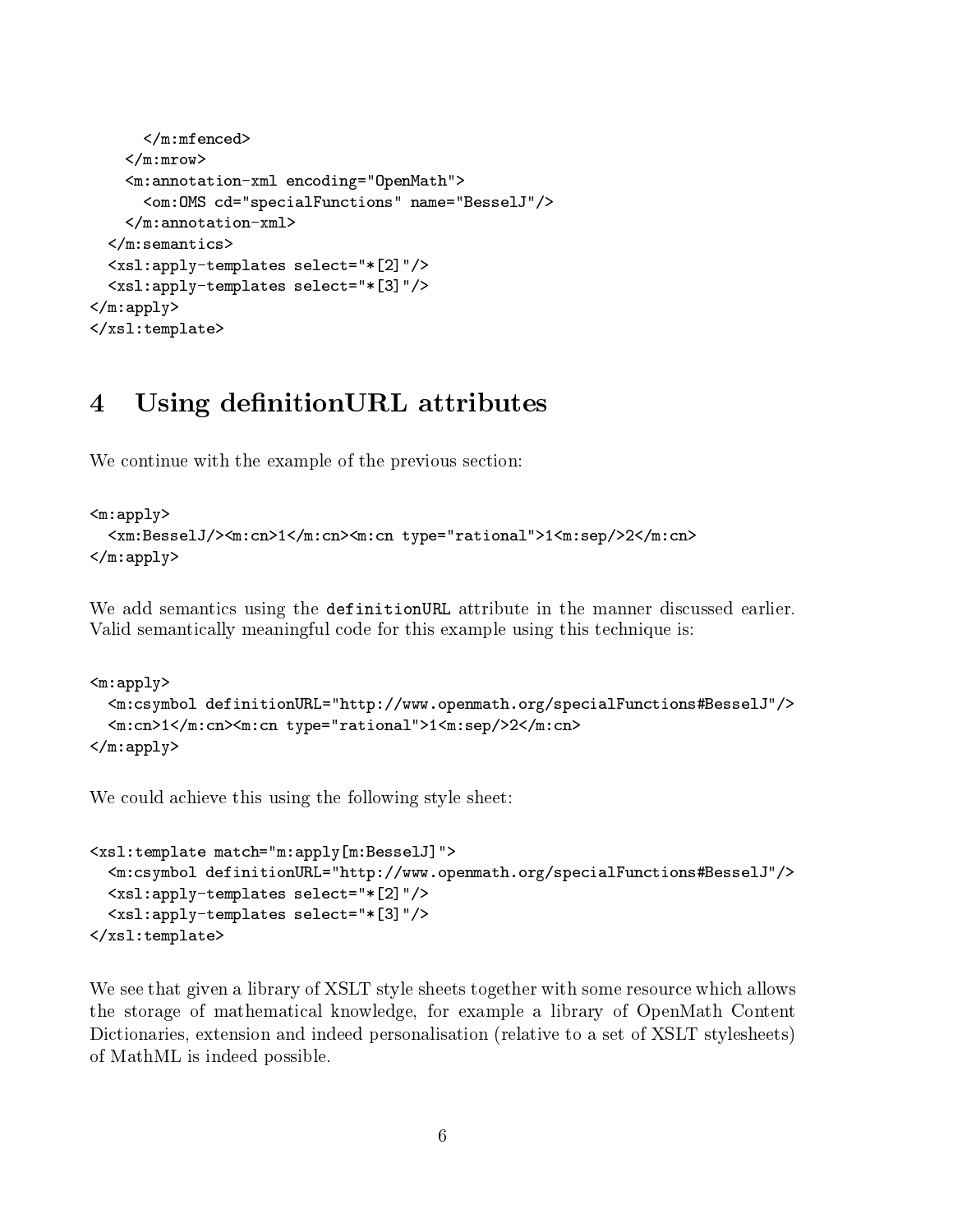#### $4.1$ Macro-aware translation

One of the uses made of MathML shall be the generation of TeX. If the semantic extentions introducing new elements, e.g.  $\langle mx:BesselJ \rangle$ , are expanded prior to TeX generation, then the result will potentially lose usefull information. It is not unlikely that an author shall have TeX definitions corresponding to these functions, e.g. \BesselJ. The translation between TeX and MathML, with an automated correspondence between TeX definitions and XSLT rules has been investigated in [9]. We investigate how information may be stored in order to allow this translation in our paper [8].

### $\overline{5}$ MathML in OpenMath

There are two places in which MathML elements should occur naturally in OpenMath Content Dictionaries.

First, we propose that the <Description> element be extended to contain two new subelements, <CommonName> and <Notation>. The contents of the notation element(s) would be expressed as MathML.

Secondly, we note that each definition element may have Commented Mathematical Properties (<CMP> elements). These commented mathematical properties are intended for human readers, not proof systems, and could be expressed naturally in MathML to facilitate browsing. $1$ 

*Example* Here we show MathML in use in the proposed  $\forall$  Notation > element.

```
<CDName>Bessel</CDName>
<CDURL>http://www.openmath.org/CDs/bessel.ocd</CDURL>
<CDReviewDate>2001-07-22</CDReviewDate>
<CDStatus>experimental</CDStatus>
<CDDate>2001-07-22</CDDate>
<CDVersion>1</CDVersion>
and the contract of the contract of the contract of the contract of the contract of the contract of the contract of the contract of the contract of the contract of the contract of the contract of the contract of the contra
<CDRevision>0</CDRevision>
<CDUses> </CDUses>
<Description>
  This content dictionary contains symbols to describe
  the bessel functions and associated functions.
</Description>
```
 $1$ Here we refer both to OpenMath CDDefinition elements and OMDoc definition elements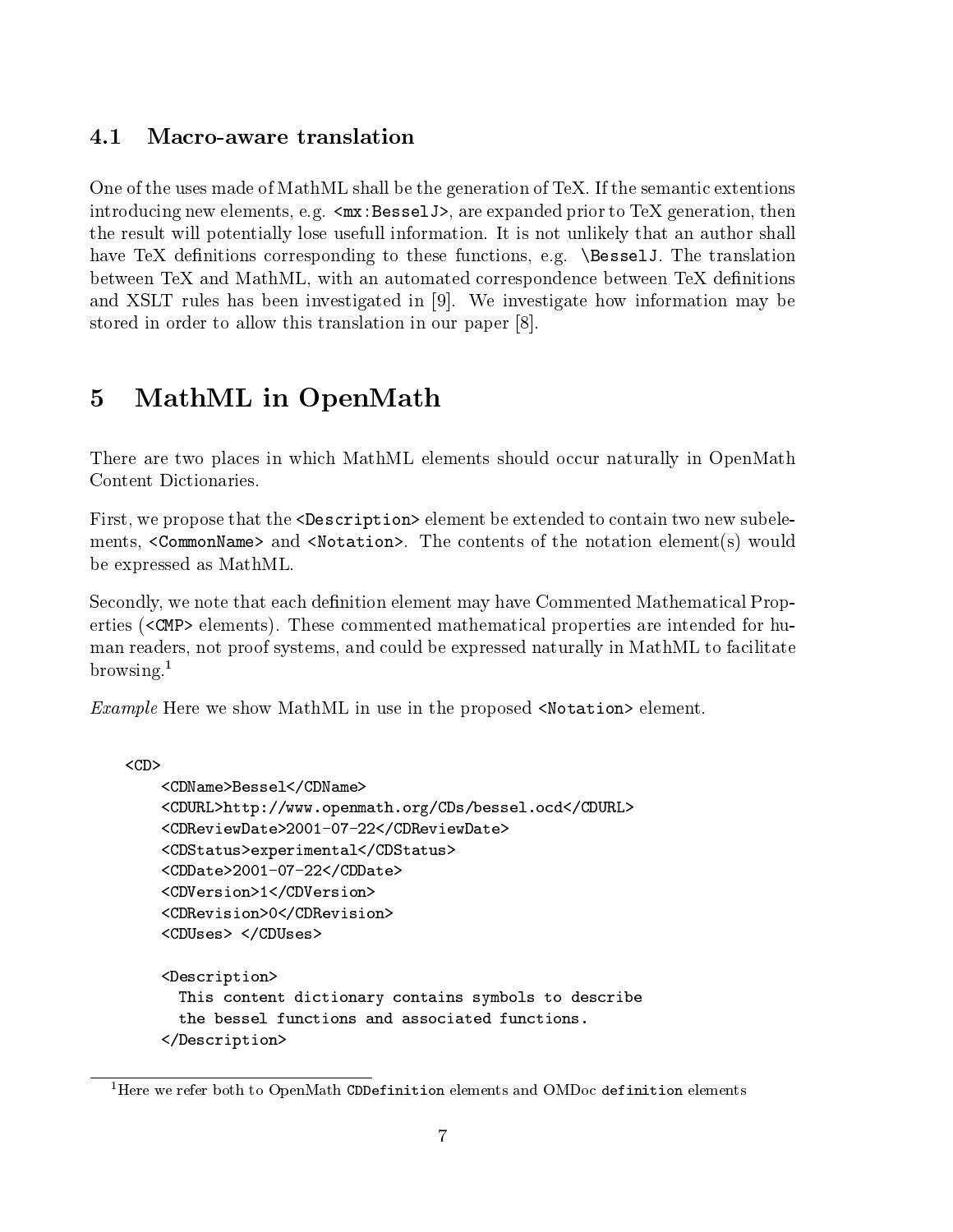```
<CDDefinition>
    <Name>BesselJ</Name>
    <Description>
       <CommonName>Bessel Functions of Integer Order</CommonName>
       <Notation>
            <version>
               <img src="besseleqn.jpg"/>
               <tex>J_\xref{arg1}{\nu}(\xref{arg2}{z})</tex>
               <math>math</math><sub>mrow</sub></sub>
                    <msub>
                       <mi>J<mi>
                       \text{m}i xref="arg1">ν</mi>
                    </msub>
                    <mo>&ApplyFunction;</mo>
                    <mfenced><mi xref="arg2">z</mi>
                    </mfenced>
                  \langle/mrow\rangle\frac{2}{\pi}</version>
            <FMP><OMOBJ>
                   < OMA><OMS name="BesselJ" cd="bessel"/>
                       <OMV id="arg1" name="nu"/>
                       <OMV id="arg2" name="z"/>
                   </OMA</OMOBJ>
            </FMP>
       </Notation>
       The solutions to the differential equation ...
    </Description>
    ...
 </CDDefinition>
 ...
```
 $\langle$ /CD $\rangle$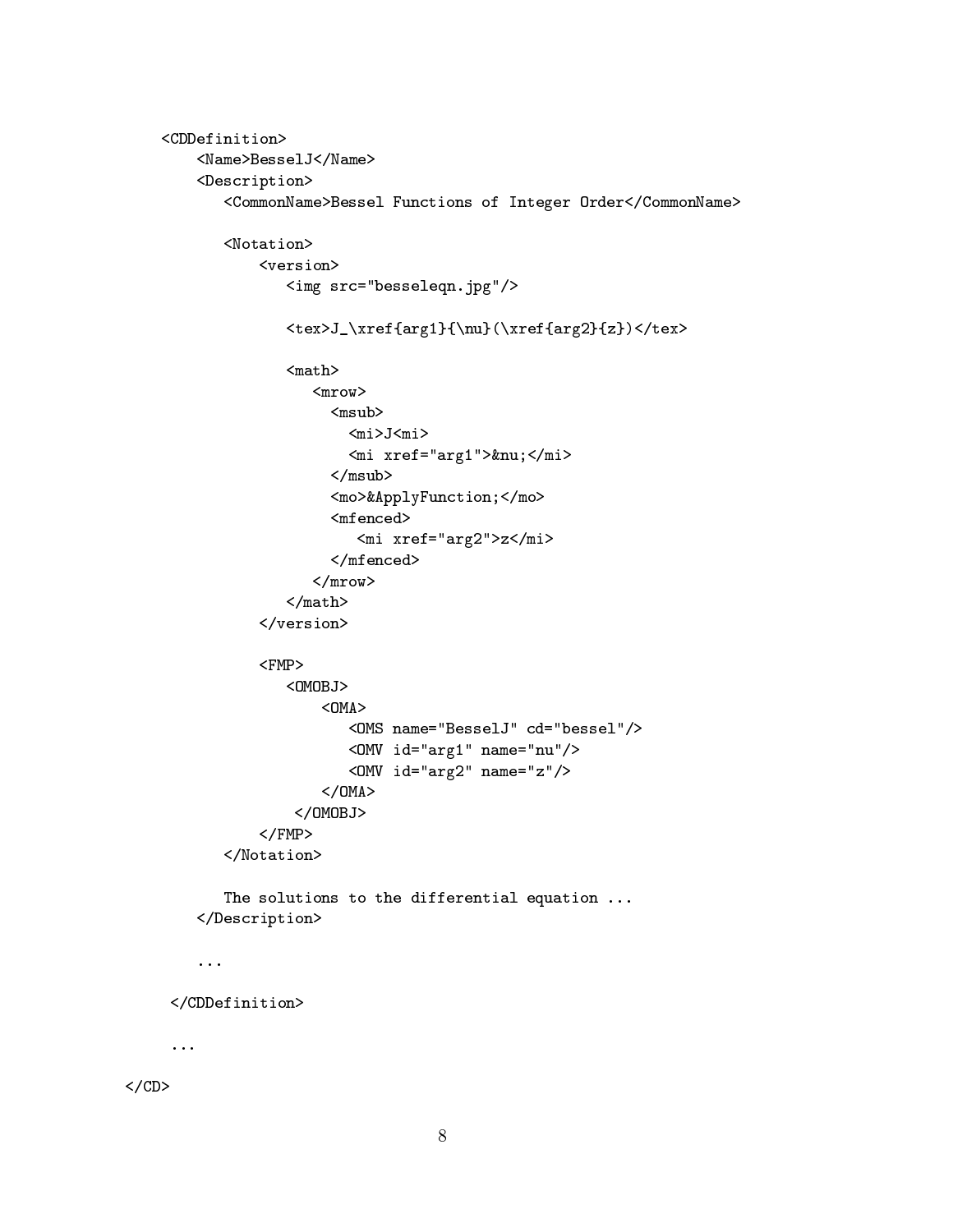These elements give various possibilities for how a symbol isintended to appear textually. Within a Notation element we shall allow

- 1) version elements There will be one of these for each notation used for this symbol. Each version element has some or all of the following children:
	- i) **img element**, a URI specifying an image (for example a gif file) giving some sort of generic form of the notation (to be used in pull-down menus and the like).
	- ii) tex element, This will contain astring which is easily translateable to TeX, this would be usefull for a tool which translates between extended MathML and Tex as suggested in section 4.1.
	- iii) **math element**, these contain *presentation MathML*, this specifies the notation in abrowser understandable fashion.
- 3) FMP, these will normally be an application of the symbol to its arguments, the arguments being cross-linked with the relevant arguments in thecorresponding math element. This is intended to be a template which species the ordering of the arguments.

It should be possible for a computer algebra system to accurately comprehend *extended* presentation MathML, with no ambiguity assuming that the relevant Content Dictionaries were present and that the specified notational styles are followed.

We discuss the use of  $\triangleleft$ Notation> elements in more detail in our paper [8].

# 6 Conclusion

We have shown how extended tag sets can be useful in MathML. Expressions including new elements may be rewritten using XSLT stylesheets to produce either parallel markup with OpenMath annotations in  $\leq$  semantics> elements or to produce definitionURL attributes in <csymbol> elements. This allows semantically meaningful expressions to use extended mathematical concepts as though they were in the base MathML definition.

We expect that writing expressions in this way shall be more readily adopted by human and machine authors of MathML than explicit, detailed  $\leq$  semantics or  $\leq$  csymbol> markup. This may in fact be the only way that a signicant proportion of MathML documents contain meaningful content in some years' time.

Secondly, MathML notations may be usefully incorporated in OpenMath Content Dictionaries in such a way as to allow OpenMath objects to be rendered in different notational variants using MathML.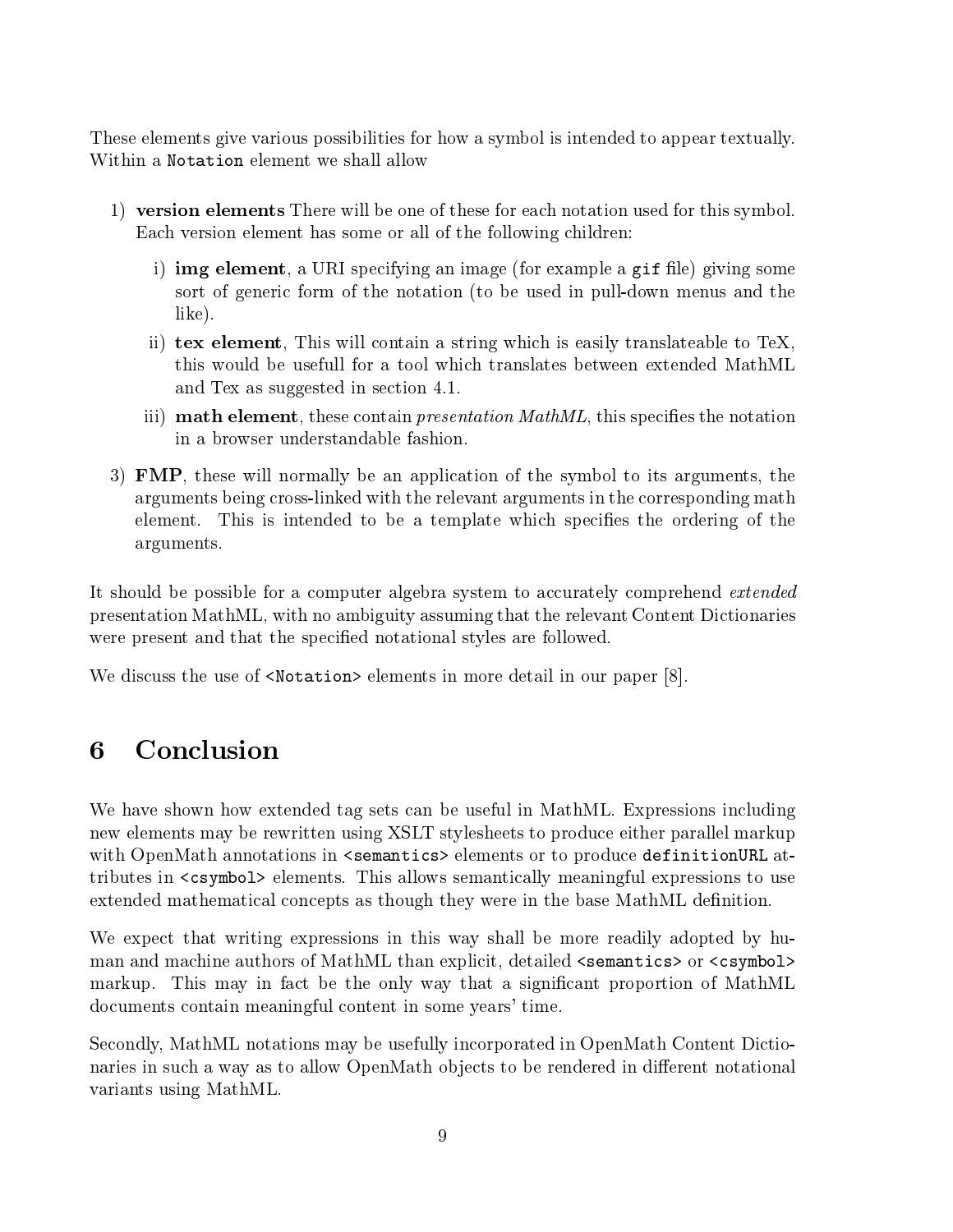### References

- [1] Mathematical Markup Language (MathML) Version 2.0, R.Aubrooks, S.Buswell, S.Dalmass, S.Devitt, A.Diaz, R.Hunter, B.Smith, N.Soiffer, R.Sutor and S.Watt, http://www.w3.org/TR/2001/REC-MathML2-20010221/.
- [2] World Wide Web Consortium, http://www.w3.org.
- [3] W3Cs Editor/Browser, Amaya:http://www.w3.org/Amaya.
- [4] XSL Transformations (XSLT) Version 1.0, J.Clark, http://www.w3.org/TR/1999/REC-xslt-19991116/.
- [5] OpenMath: http://www.openmath.org
- [6] OMDoc: http://www.mathweb.org/omdoc/
- [7] Namespaces in XML, T.Bray, D.Hollander, A.Laymen, http://www.w3.org/TR/1999/REC-xml-names-19990114/
- [8] B.Naylor, S.Watt: Meta stylesheets for the conversion of Mathematical documents into multiple forms. To appear.
- [9] Igor Rodionov: Tools for MathML, MSc thesis, U Western Ontario, 2001.
- [10] Xuehong Li: XML and the Commnunication of Mathematical Objects, MSc Thesis, U Western Ontario, 1998.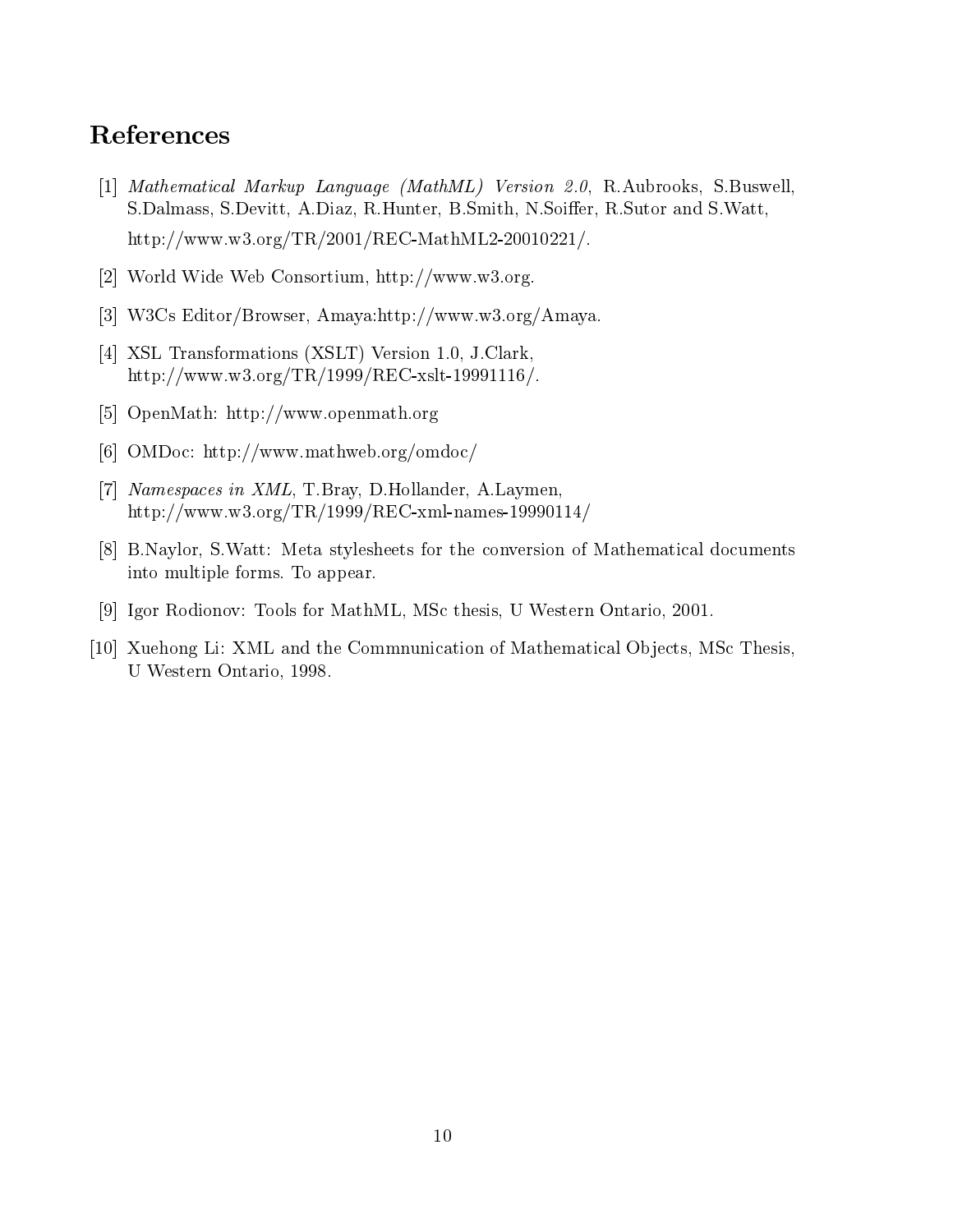# A Appendix

In this Appendix we contain a html form of a content dictionary which contains the definition of the symbol BesselJ. The content dictionary has been written as an XML file and then translated into the html style using an XSLT style-sheet designed for the task. In order that the MathML parts of the content dictionary render satisfactorily a MathML know ledgeable browser eg. Amaya [3], must be used.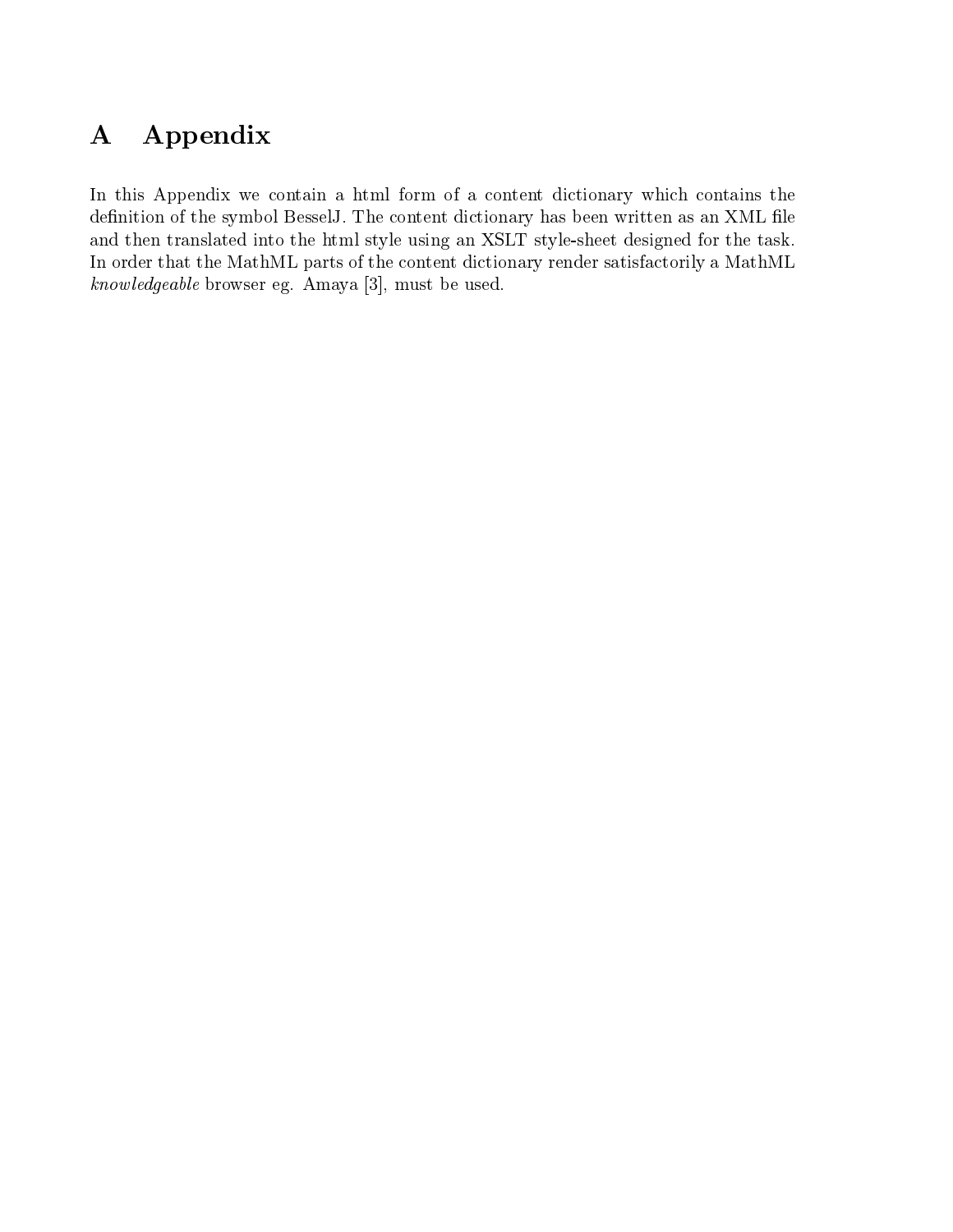# **OpenMath Content Dictionary: bessel**

Canonical URL:

http://www.openmath.org/CDs/bessel.ocd

CD File:

bessel.ocd

CD as XML Encoded OpenMath: bessel.omcd

Defines:

BesselJ Date:

Version:

(Revision )

Review Date:

Status:

private

This content dictionary contains symbols to describe the bessel functions and associated functions.

### **BesselJ**

Common Name:

Bessel Functions of Integer Order

Notation:

 $J_{\nu}(z)$ *<sup>J</sup>*±ν (*z*)

Formal Specification of the Notational Style:

```
 <OMOBJ>
   <OMS cd="bessel" name="BesselJ"/>
   <OMV name="nu" xref="arg1"/>
   <OMV name="x" xref="arg2"/>
 </OMOBJ>
```
BesselJ *nu x*

Description:

The solutions to the differential equation  $J_{\pm}(\pm)$   $\nu}(z)\$   $\zeta^2$  $\frac{d^2w}{dz^2}+z\frac{dw}{dz} + (z^2-\nu^2)w=0$  are the Bessel functions of the first kind. It has a branch cut along the negative real axis in the complex \$z\$ plane. When \$\nu=\pm n\$, it is analytic in the entire complex z plane.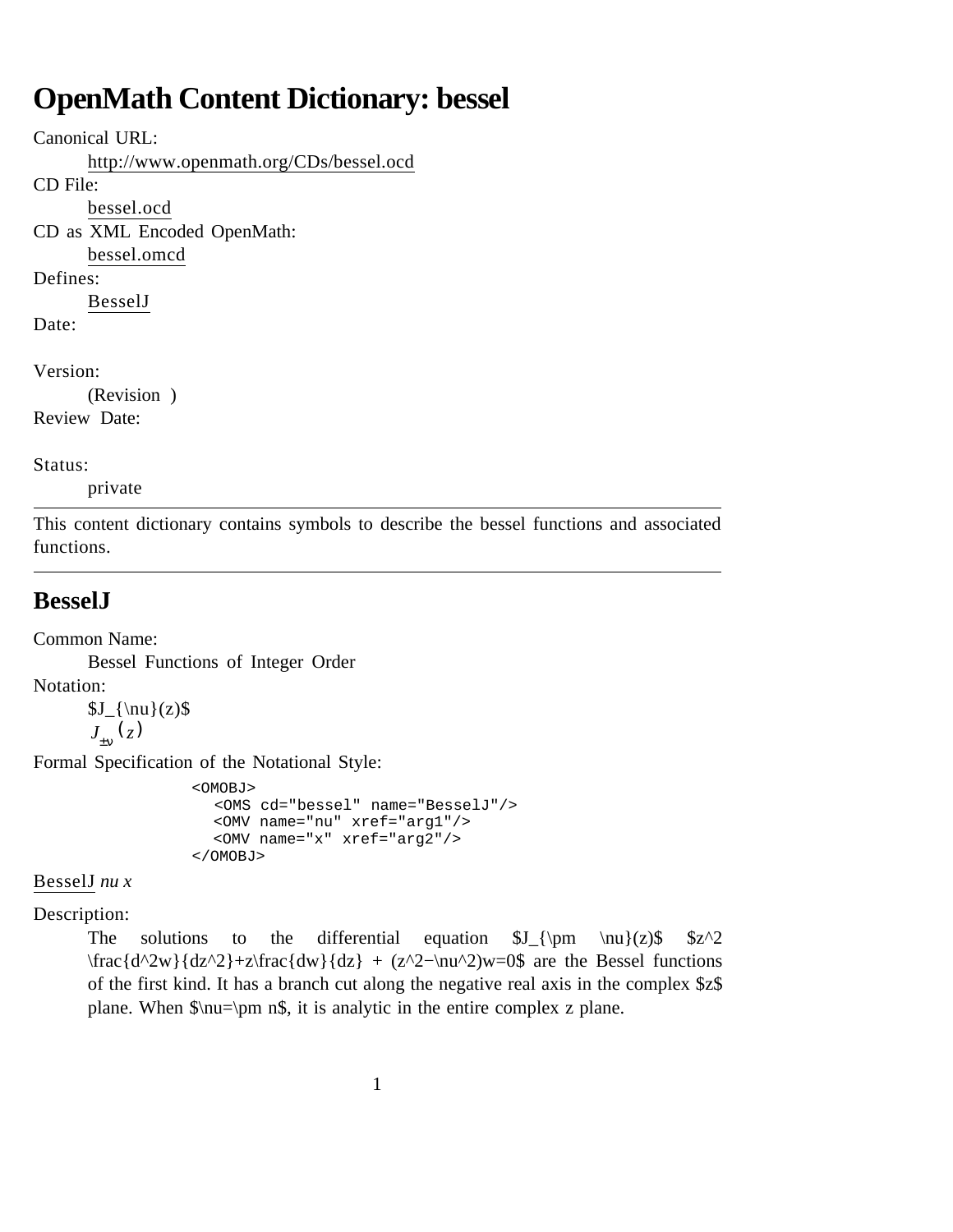Reference:

M. Abramowitz and I. Stegun, Handbook of Mathematical Functions, [9.1.20],

[9.1.21]

Function:

(integer, real) \$\rightarrow\$ real  $(Z, R) \rightarrow R$ 

Function:

(integer, complex) \$\rightarrow\$ complex  $(Z, C) \rightarrow C$ 

Function:

(symbolic, symbolic) \$\rightarrow\$ symbolic  $(S, S) \rightarrow S$ 

Defining Commented Mathematical property (CMP):

 $(J_{\pm v}(z) = w) \Rightarrow z^2 \frac{d^2 w}{dz^2}$  $\frac{d^2w}{dz^2} + z\frac{dw}{dz}$ d*z* + ( *z* − ν ) *w* = 0

Defining Formal Mathematical property (FMP):

```
<OMOBJ>
          <OMA>
            <OMS cd="relation1" name="eq"/>
            <OMA>
               <OMS cd="arith1" name="plus"/>
              <OMA>
                 <OMS cd="arith1" name="times"/>
               < OMA > <OMS cd="arith1" name="power"/>
                   <OMV name="z"/>
                  <OMI>2</OMI>
               </OMA> <OMA>
                   <OMA>
                     <OMS cd="calculus1" name="diff"/>
                     <OMBIND>
                        <OMS cd="fns1" name="lambda"/>
                       <OMBVAR>
                         <OMV name="z2"/>
                       </OMBVAR>
                       <OMA>
                          <OMA>
                            <OMS cd="calculus1" name="diff"/>
                            <OMBIND>
                              <OMS cd="fns1" name="lambda"/>
                              <OMBVAR>
                               \langleOMV name="z3"/>
                              </OMBVAR>
                              <OMA>
                                 <OMS cd="bessel.ocd" name="BesselJ"/>
                                <OMV name="nu"/>
                                <OMV name="z3"/>
```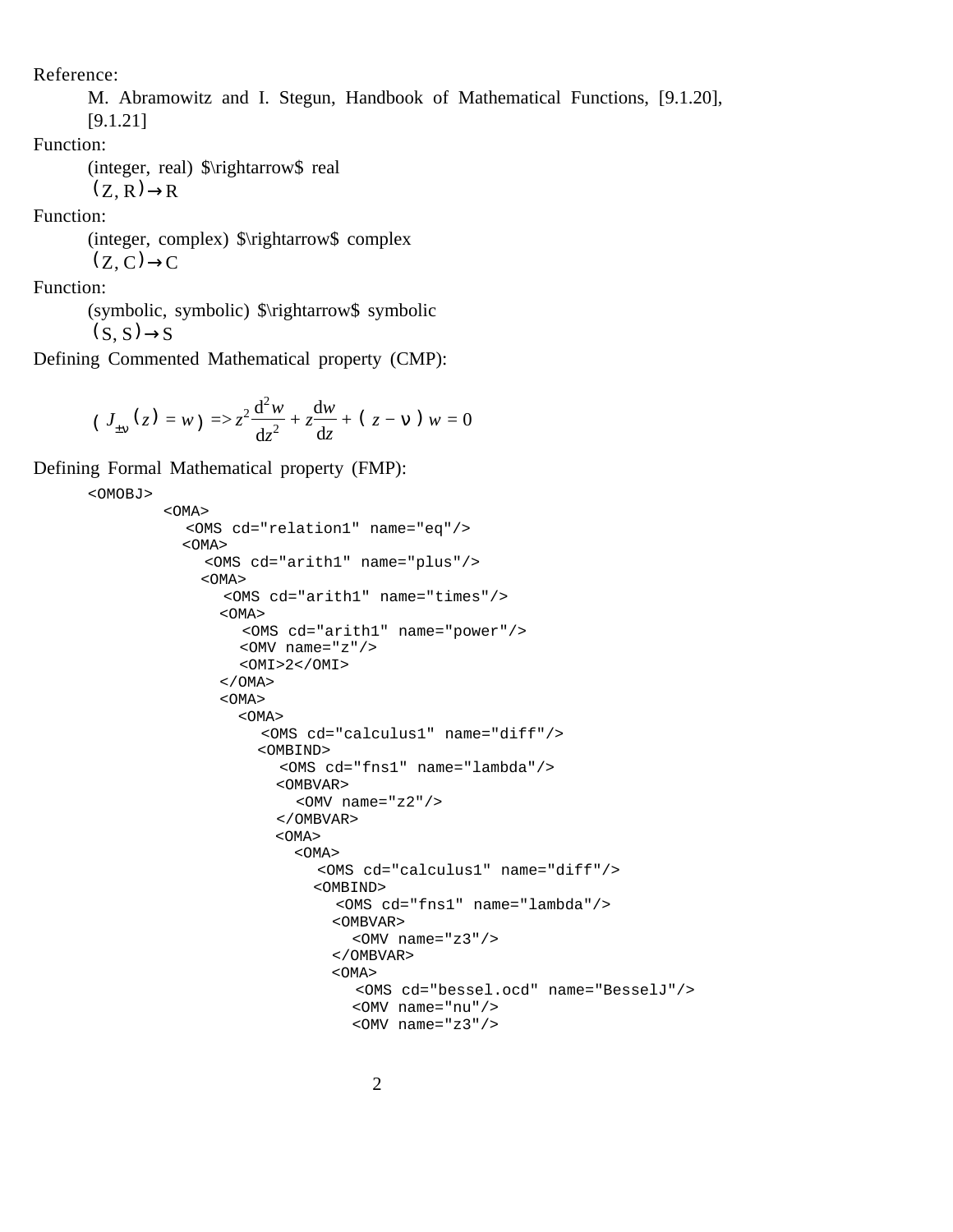```
 </OMA>
                                   </OMBIND>
                                </OMA> <OMV name="z2"/>
                             </OMA </OMBIND>
                         </OMA> <OMV name="z"/>
                      </OMA</OMA>< OMA> <OMS cd="arith1" name="times"/>
                       <OMV name="z"/>
                       <OMA>
                         < OMA> <OMS cd="calculus1" name="diff"/>
                            <OMBIND>
                              <OMS cd="fns1" name="lambda"/>
                              <OMBVAR>
                                 <OMV name="z2"/>
                              </OMBVAR>
                              <OMA>
                               < OMA <OMS cd="bessel.ocd" name="BesselJ"/>
                                   <OMV name="nu"/>
                                  <OMV name="z2"/>
                               </OMA> </OMA>
                            </OMBIND>
                         </OMA <OMV name="z"/>
                      </OMA></OMA> <OMA>
                        <OMS cd="arith1" name="times"/>
                      < OMA > <OMS cd="arith1" name="minus"/>
                          <OMV name="z"/>
                          <OMV name="nu"/>
                       </OMA>
                      < OMV name="w"/>
                    </OMA</OMA> <OMS cd="alg1" name="zero"/>
                </OMA> </OMOBJ>
      eq (plus (times (power ( z, 2) , diff (lambda [ z2 ] . (diff (lambda [ z3 ] . (BesselJ
      ( nu, z3) ) ) ( z2) ) ) ( z) ) , times ( z, diff (lambda [ z2 ] . (BesselJ ( nu, z2) () )
      ) ( z) ) , times (minus ( z, nu) , w) ) , zero)
Commented Mathematical property (CMP):
```
 $J_{\nu}(z)=\sum_{k=0}^{\infty}$ \frac{(−1)^k}{k!\Gamma(\nu+k+1)}(\frac{z}{2})^{\nu+2k}\$, \$|arg z| /lt \pi\$, ascending series